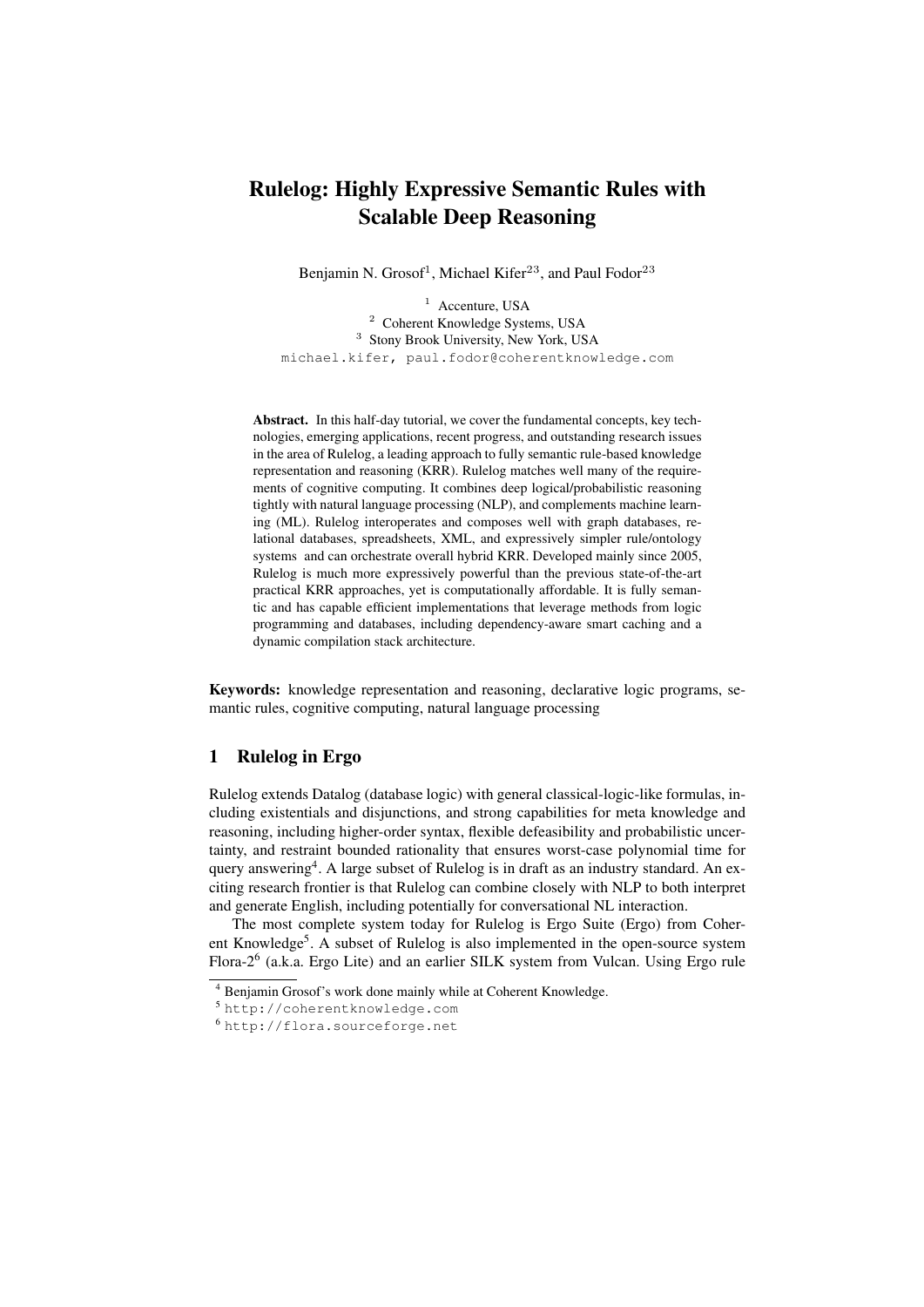## 2 Grosof et. al

inference engine, we will illustrate Rulelog's applications in deep reasoning and representing complex knowledge such as policies, regulations/contracts, science, and terminology mappings across a wide range of tasks and domains in business, government, and academe. Examples include: legal/policy compliance, e.g., in financial services; financial reporting/accounting; health care treatment guidance and insurance; education/tutoring; security/confidentiality policies; and e-commerce marketing.

In this tutorial on Rulelog as it is implemented in Ergo, we will cover some unique KRR features, such as:

- *frame-based* object-oriented frame syntax [5] and *higher-order* statements [3, 10] for practical logical knowledge representation;
- rule identifiers and provenance, argumentation-based *defeasible reasoning* [8, 9];
- *general quantification and general formulas* [4];
- *ErgoText*, an integration of logic with controlled natural language phrases (sprinkled with variables and other syntactic elements), which are translated to logic sentences;
- probabilistic reasoning and weighted uncertainty with restraint bounded rationality, including distribution semantics [7], and evidential probability [6];
- external querying and virtual data stores;
- *dynamically* evolving knowledge [2] and *hypothetical* reasoning, including integrity constraints and alarms;
- *explanations* that are fully detailed, interactively navigable, and presented in natural language – understandable by those who are not expert in logic or programming [1].

Much of this tutorial will be dedicated to applications of Ergo, both horizontally (e.g., policy-based decisions, info Integration, analytics, human-computer interaction (HCI), search, business intelligence, risk management) and vertically (e-commerce and marketing, financial services, personalized e-learning, security and defense, biomedical, insurance, Internet of Things (IoT), social media sharing policies).

Finally, we will discuss open research topics in Ergo, such as, authoring rules starting from NL, distributed reasoning, optimization of uncertainty reasoning, equality, aggregates, integration with ASP, constraint solving, and classical logic, hypotheticals, abduction and integration with ML.

The goal of the tutorial is for the audience to walk away with an understanding of Rulelogs key innovative logical and inferencing concepts, its broad applicability, its overall advantages and limitations, a sample of some specific application areas, and its open research topics.

The intended audience for this tutorial is the rules and reasoning community (all of the RuleML+RR audience) and the assumed background of the participants is only the basics of first-order-logic and relational databases. Knowledge of declarative logic programs, XML, RDF, and SPARQL will be helpful but not required.

## References

1. Andersen, C., Benyo, B., Calejo, M., Dean, M., Fodor, P., Grosof, B.N., Kifer, M., Liang, S., Swift, T.: Advanced knowledge base debugging for rulelog. In: Joint Proceedings of the